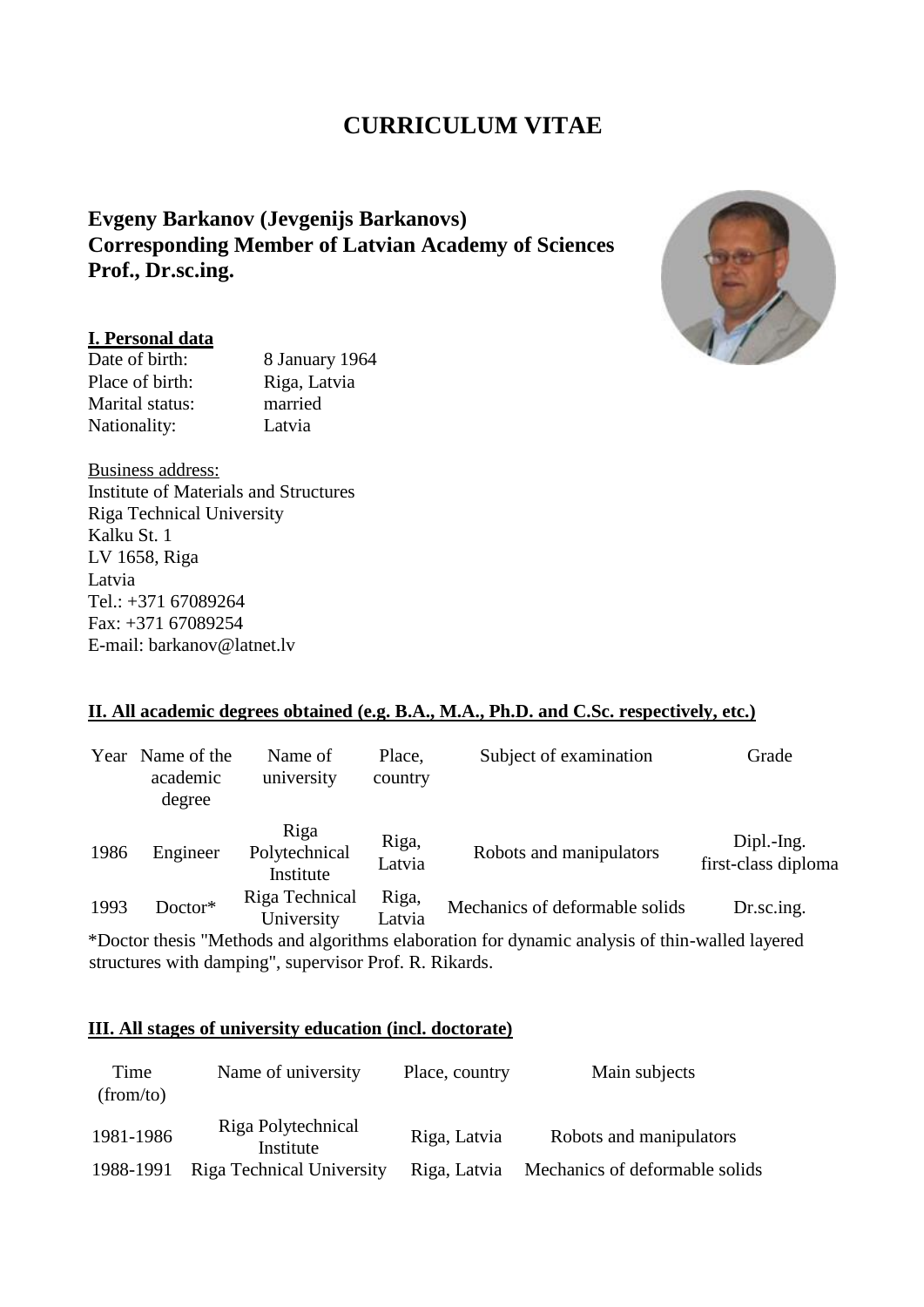|  |  |  | IV. Complete professional background (incl. military service, non-scientific activities etc.) |  |
|--|--|--|-----------------------------------------------------------------------------------------------|--|
|  |  |  |                                                                                               |  |

| Time<br>(from/to) | Position                    | Name and place of the institution                      |
|-------------------|-----------------------------|--------------------------------------------------------|
| 1986-1988         | Assistant                   | Riga Polytechnical Institute:<br>CAD Center,           |
|                   |                             | Department of the Strength of                          |
| 1988-1991         | Aspirant                    | Materials<br>Riga Polytechnical Institute:             |
|                   |                             | Department of the Strength of                          |
|                   |                             | Materials                                              |
| 1991-1993         | Assistant                   | Riga Technical University:                             |
|                   |                             | CAD Center,                                            |
|                   |                             | Department of the Strength of                          |
|                   |                             | Materials                                              |
| 1993-2002         | Researcher                  | Riga Technical University:                             |
|                   |                             | CAD Center,                                            |
|                   |                             | <b>Institute of Computer Analysis</b><br>of Structures |
| 2002-2005         | <b>Senior Researcher</b>    | Riga Technical University:                             |
|                   |                             | Institute of Materials and                             |
|                   |                             | <b>Structures</b>                                      |
| 2005-2008         | Assoc. Professor            | Riga Technical University:                             |
|                   |                             | Institute of Materials and                             |
|                   |                             | <b>Structures</b>                                      |
| 2008-             | Professor                   | Riga Technical University:                             |
|                   |                             | Institute of Materials and                             |
|                   |                             | <b>Structures</b>                                      |
| 2018-             | <b>Corresponding Member</b> | Latvian Academy of Sciences                            |

# **V. Previous periods of work, study and research abroad (of at least one month's duration)**

| Time<br>(from/to-month/year) | Name and place<br>of the institution                     | Purpose of stay                    | Financed by                           | Name and address<br>of scientific mentor                          |
|------------------------------|----------------------------------------------------------|------------------------------------|---------------------------------------|-------------------------------------------------------------------|
| 01/1994-04/1994              | Kassel<br>University                                     | Study of<br>educational<br>process | <b>TEMPUS</b><br>(JEP 0615493)        | <sup>1</sup> Prof. A. Bledzki                                     |
| 11/1994-03/1995              | Kaiserslautern<br>University,<br>Magdeburg<br>University | Retraining and<br>updating         | <b>TEMPUS</b><br>$(MG-94-LV-1007)$    | ${}^{2}$ Prof. J. Karger-<br>Kocsis,<br>${}^{3}Dr$ , H. Altenbach |
| 03/1996-04/1996              | National<br>Technical<br>University of<br>Athens         | Scientific visit                   | <b>NATO</b><br>Research<br>Fellowship | <sup>4</sup> Prof. M. Papadrakakis                                |
| 02/1997-03/1997              | Halle-Wittenberg<br>University                           | Development<br>of a course         | <b>TEMPUS</b><br>$(MG-96-LV-1002)$    | <sup>5</sup> Prof. H. Altenbach                                   |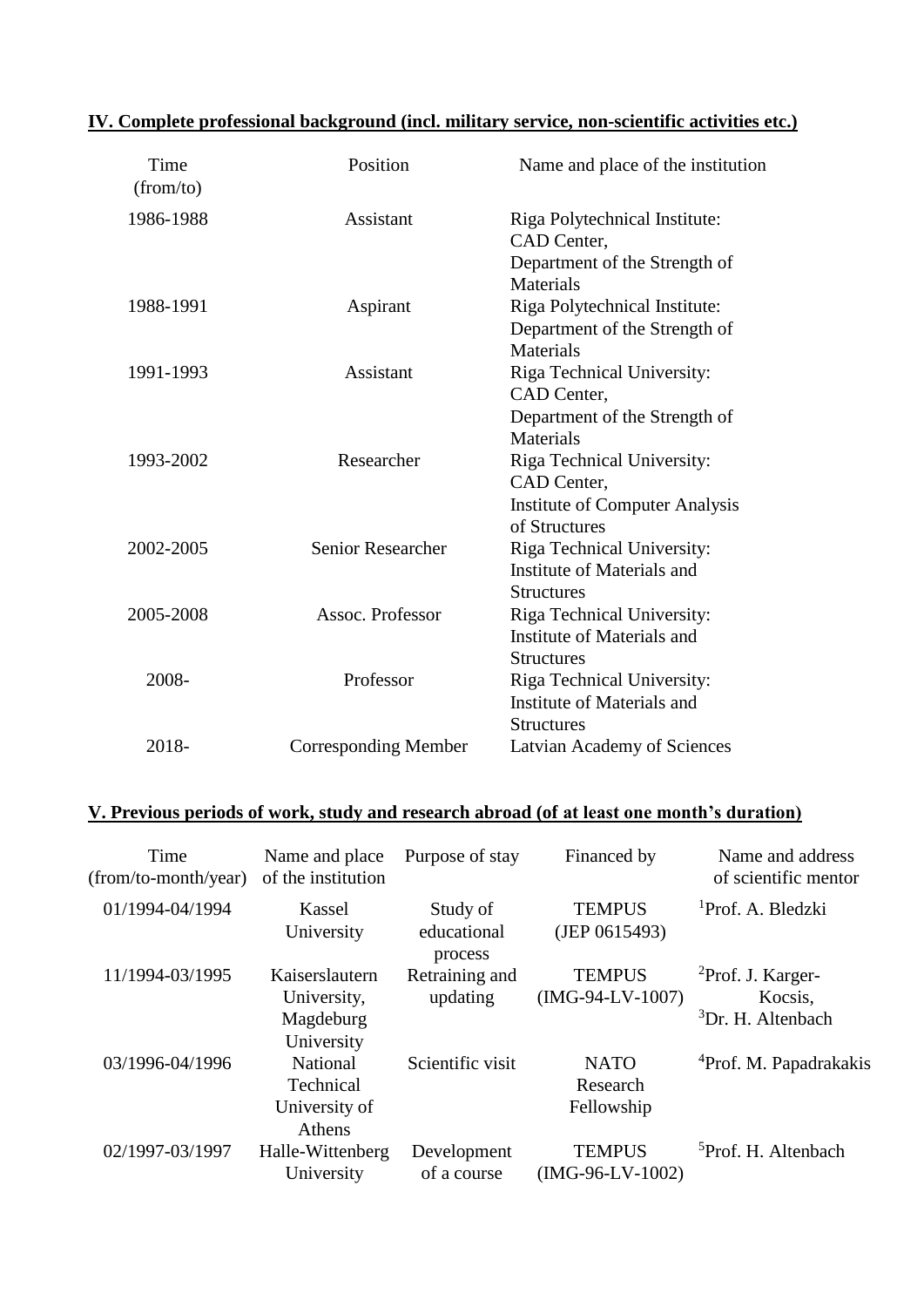| 04/1997-07/1997 | Halle-Wittenberg<br>University     | Scientific visit | Konferenz der<br>Deutschen<br>Akademien der<br>Wissenschaften<br>(Volkswagen)<br>Stiftung) | <sup>5</sup> Prof. H. Altenbach |
|-----------------|------------------------------------|------------------|--------------------------------------------------------------------------------------------|---------------------------------|
| 09/1998-12/1998 | Dresden<br>Technical<br>University | Scientific visit | <b>DFG</b>                                                                                 | <sup>6</sup> Prof. W. Hufenbach |
| 09/2000-12/2000 | Dresden<br>Technical<br>University | Scientific visit | <b>DAAD</b>                                                                                | <sup>6</sup> Prof. W. Hufenbach |
| 09/2003-01/2004 | Dresden<br>Technical<br>University | Scientific visit | <b>DAAD</b>                                                                                | <sup>6</sup> Prof. W. Hufenbach |
| 01/2013-03/2013 | Dresden<br>Technical<br>University | Scientific visit | <b>DAAD</b>                                                                                | <sup>6</sup> Prof. W. Hufenbach |

1 Institut für Werkstofftechnik, Mönchebergstr. 3, 34125 Kassel, Deutschland.

<sup>2</sup>Institut für Verbundwerkstoffe GmbH, Erwin-Schrödinger-Strasse, 67663 Kaiserslautern, Deutschland.

<sup>3</sup>Institut für Werkstofftechnik und Werkstoffprüfung, Universitätsplatz 2, 39106 Magdeburg, Deutschland.

<sup>4</sup>Institute of Structural Analysis and Seismic Research, Zografou Campus, 15773 Athens, Greece.

5 Institut für Werkstoffwissenschaft, Geusaer Strasse, 06099 Halle (Saale), Deutschland.

6 Institut für Leichtbau und Kunststofftechnik, Dürerstrasse 26, 01062 Dresden, Deutschland.

#### **VI. Other qualifications**

| Textbooks:                |                                                                               |
|---------------------------|-------------------------------------------------------------------------------|
| Edited books:             |                                                                               |
| Scientific publications:  | 126                                                                           |
| Abstracts at conferences: | 92                                                                            |
| Languages:                | Russian (mother tongue), Latvian (fluent), English (fluent), German<br>(poor) |

#### **VII. Activity in international research projects and programs**

| Time<br>(from/to) | Program            | Role               | Project                                                                         | Project<br>acronym  |
|-------------------|--------------------|--------------------|---------------------------------------------------------------------------------|---------------------|
| 2002-2003         | <b>FRAMEWORK 5</b> | RTU team<br>leader | Advanced composite<br>sandwich steel structures                                 | <b>SANDWICH</b>     |
| 2005-2011         | <b>FRAMEWORK 6</b> | RTU team<br>leader | Advanced low cost aircraft<br>structures                                        | <b>ALCAS</b>        |
| 2004-2009         | <b>FRAMEWORK 6</b> | RTU team<br>leader | Integration of technologies<br>in support of a passenger<br>and environmentally | <b>FRIENDCOPTER</b> |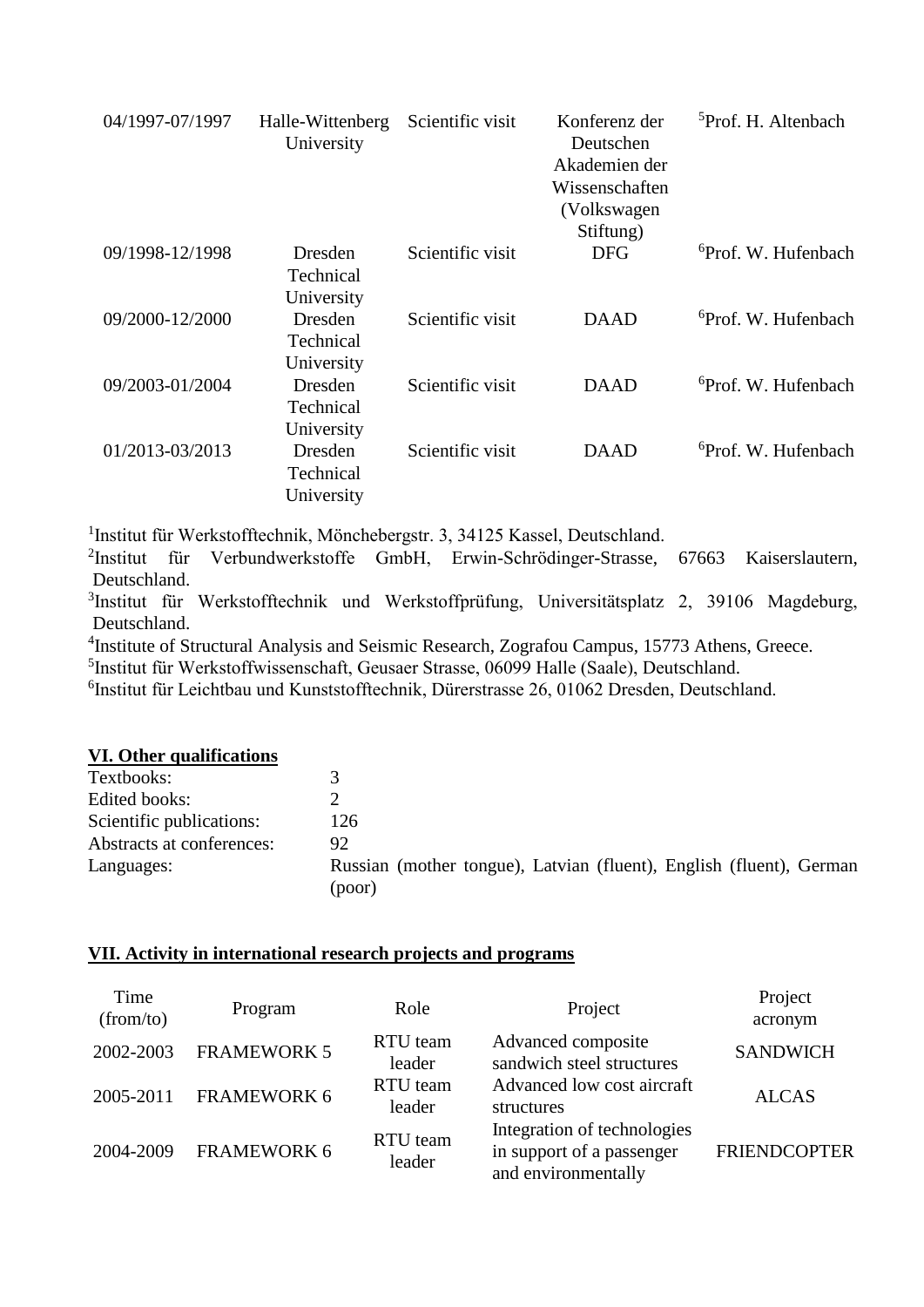|           |                                         |                    | friendly helicopter                                                                                                                                                                         |                  |
|-----------|-----------------------------------------|--------------------|---------------------------------------------------------------------------------------------------------------------------------------------------------------------------------------------|------------------|
| 2003-2008 | <b>FRAMEWORK 6</b>                      | RTU team<br>leader | Modular ship concepts                                                                                                                                                                       | <b>INTERSHIP</b> |
| 2005-2008 | <b>FRAMEWORK 6</b>                      | RTU team<br>leader | Composites and adaptive<br>structures: simulation,<br>experimentation and<br>modelling                                                                                                      | <b>CASSEM</b>    |
| 2004-2005 | <b>FRAMEWORK 6</b>                      | RTU team<br>leader | Coordination action on<br>advanced sandwich<br>structures in maritime<br>transportation                                                                                                     | SAND.CORe        |
| 2006-2010 | FRAMEWORK 6                             | Person in charge   | Developing lightweight<br>modules for transport<br>systems featuring efficient<br>production and lifecycle<br>benefits at structural and<br>functional integrity using<br>risk based design | <b>DE-LIGHT</b>  |
| 2006-2010 | <b>FRAMEWORK 6</b>                      | Person in charge   | Multidisciplinary research<br>and training on composite<br>materials applications in<br>transport modes                                                                                     | <b>MOMENTUM</b>  |
| 2013-2017 | <b>FRAMEWORK 7</b>                      | Person in charge   | Development of an<br>innovative manufacturing<br>process for the in-line<br>coating of pultruded<br>composites                                                                              | <b>COALINE</b>   |
| 2012-2016 | <b>FRAMEWORK 7</b>                      | Coordinator        | Innovative nondestructive<br>testing and advanced<br>composite repair of<br>pipelines with volumetric<br>surface defects                                                                    | <b>INNOPIPES</b> |
| 2005-2008 | Taiwan-Baltic<br>partnership<br>program | Coordinator        | Characterisation of<br>advanced composite<br>material properties<br>Advanced dynamic                                                                                                        |                  |
| 2009-2011 | <b>MATERA</b>                           | Person in charge   | modelling of adaptive<br>multifunctional materials                                                                                                                                          | <b>ADYMA</b>     |
| 2009-2013 | <b>COST</b>                             | Person in charge   | and structures<br>Composites of inorganic<br>nanotubes and polymers                                                                                                                         | <b>COINAPO</b>   |
| 2012      | <b>BMBF</b>                             | Person in charge   | Holistic monitoring system<br>for wind turbines                                                                                                                                             |                  |

International project proposals successfully prepared for the competition:

- Advanced composite sandwich steel structures NAS-SANDWICH (FRAMEWORK 5 - GROWTH)
- Manufacturing and modelling of fabricated structural components NAS-MMFSC (FRAMEWORK 5 - GROWTH)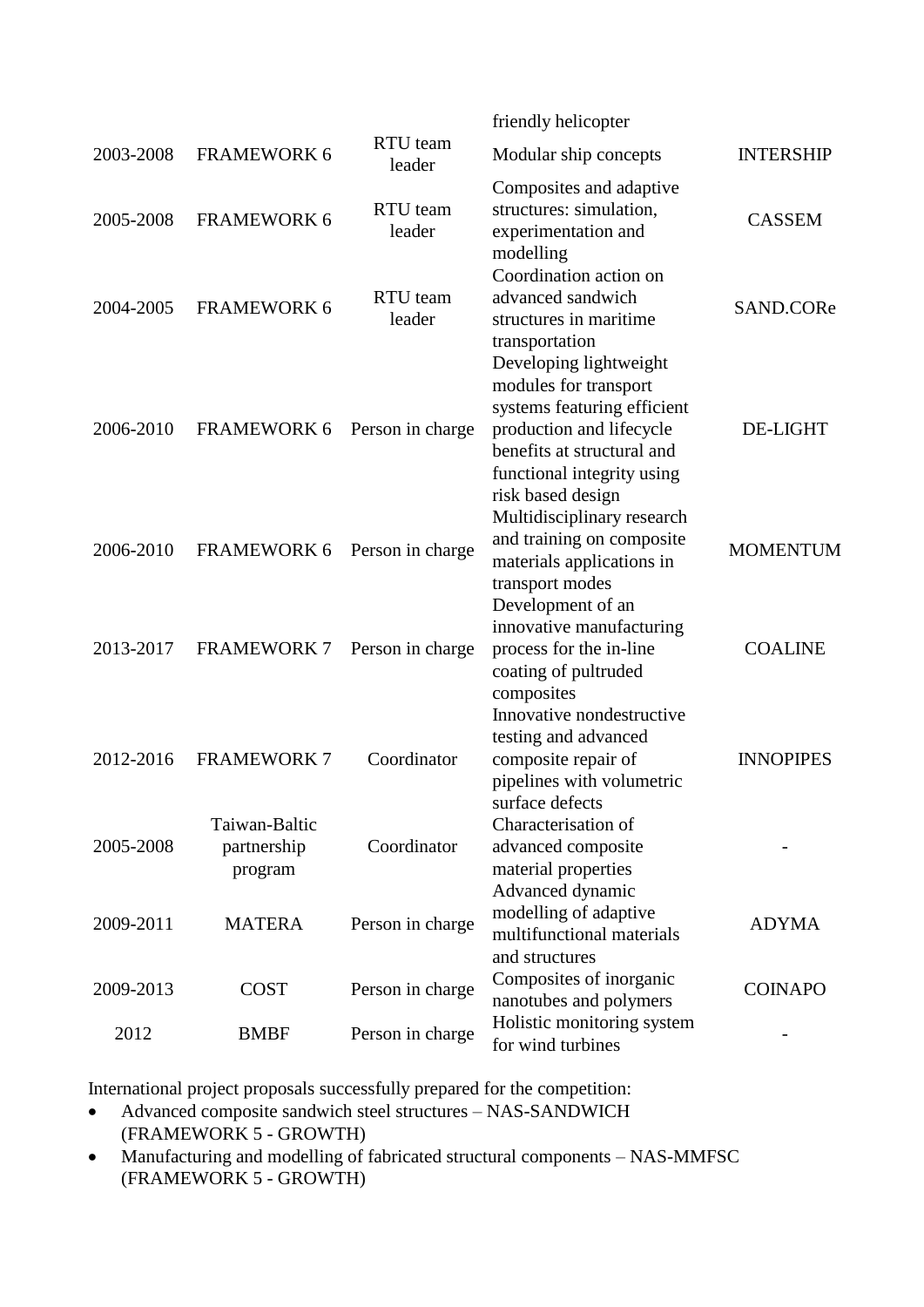- Design of an advanced composite production process for the systematic manufacture of very large monocoque hybrid sandwich structures for the transportation sectors – NAS-HYCOPROD (FRAMEWORK 5 - GROWTH)
- Innovative nondestructive testing and advanced composite repair of pipelines with volumetric surface defects – INNOPIPES (FRAMEWORK 7 – Marie Curie, International Research Staff Exchange Scheme)
- Characterisation of advanced composite material properties (Taiwan-Baltic partnership program)

## **VIII. Fields of research**

Mechanics of composite materials, computational mechanics, experimental mechanics, dynamics of structures, vibration damping, structural control, sandwich and laminated composites, lightweight design, numerical methods, finite element method, inverse problems, optimisation.

## **IX. Courses for Bachelor, Master and Doctor studies in Riga Technical University**

- BKA306 The Finite Element Method (Introduction) (2 CP)
- BKA516 The Finite Element Method (General Course) (4 CP)
- BKA605 Vibration Damping (5 CP)
- BKA611 The Finite Element Method (10 CP)
- BKA612 Research Seminars in Specialization (6 CP)

Textbooks:

- 1) E. Barkanov. Introduction to the Finite Element Method. Textbook. Riga: RTU Publishing House, 2002, 72 p.
- 2) J. Barkanovs. Ievads galīgo elementu metodē, 1. sējums. Mācību grāmata. Rīga: RTU Izdevniecība, 2013. 94 lpp. E. Barkanov. Introduction into the Finite Element Method, volume 1. Textbook. – Riga: RTU Publishing House, 2013. 94 p. (in Latvian).
- 3) J. Barkanovs. Ievads galīgo elementu metodē, 2. sējums. Mācību grāmata. Rīga: RTU Izdevniecība, 2013. 173 lpp. E. Barkanov. Introduction into the Finite Element Method, volume 2. Textbook. – Riga: RTU Publishing House, 2013. 173 p. (in Latvian).

## **VIII. Other activities**

Membership in associations, organisations:

- Secretary of the Professor Council in the Civil Engineering and Architecture from 2000 year.
- Member of the Professor Council in the Civil Engineering and Architecture from 2010 year.
- Member of the Promotion Council RTU P-03 from 2010 year.
- Member of the Promotion Council RTU P-06 from 2015 year.
- Member of the RTU Academic Assembly from 2008 year.
- Member of the Latvian National Mechanics Association from 2012 year.
- Expert in the Latvian Council of Science from 2008 year.
- Expert in the EU FRAMEWORK7 and HORIZON2020 programs from 2007 year.